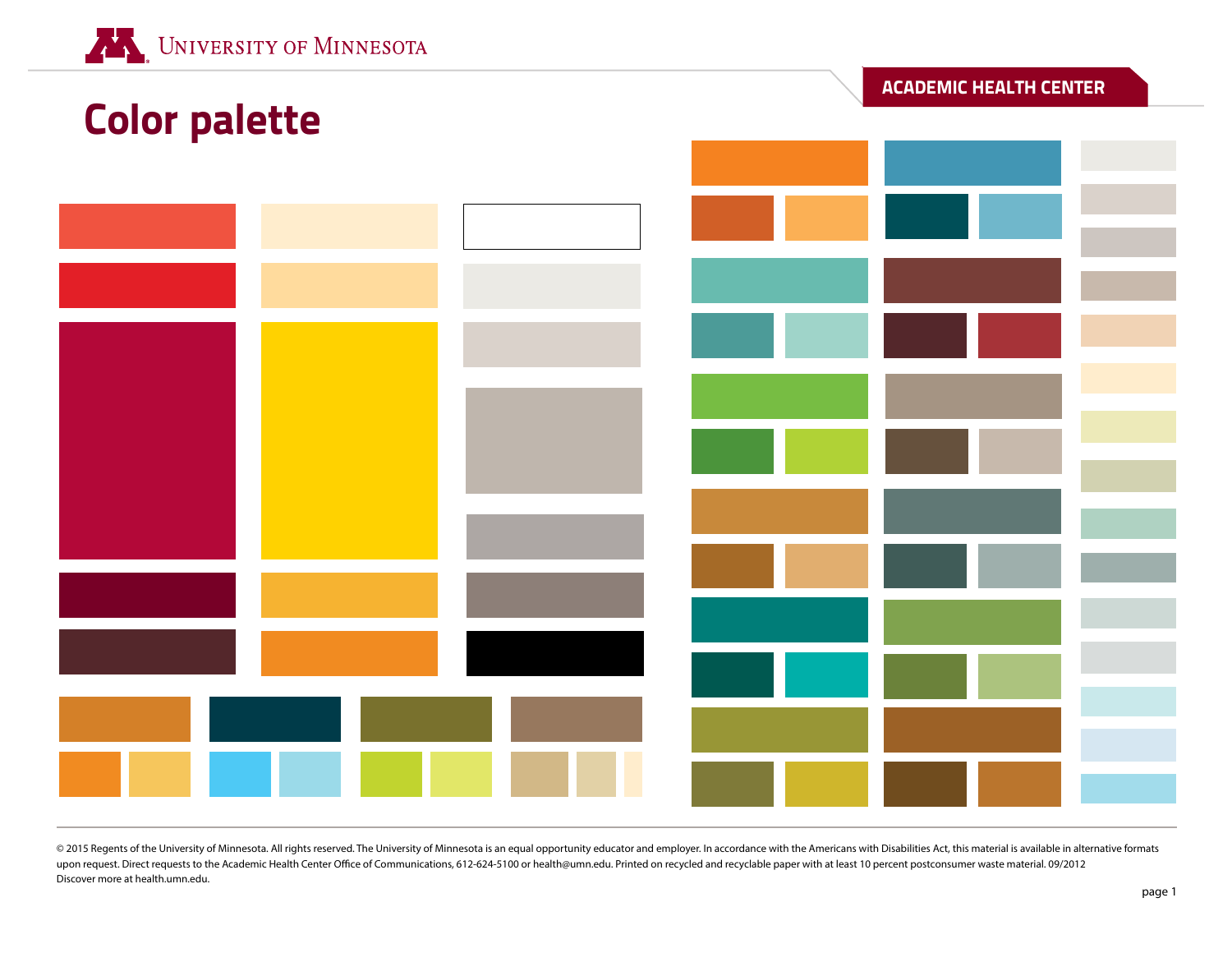## **UMN / UMN-AHC-CORE**





HEX: #7a0019

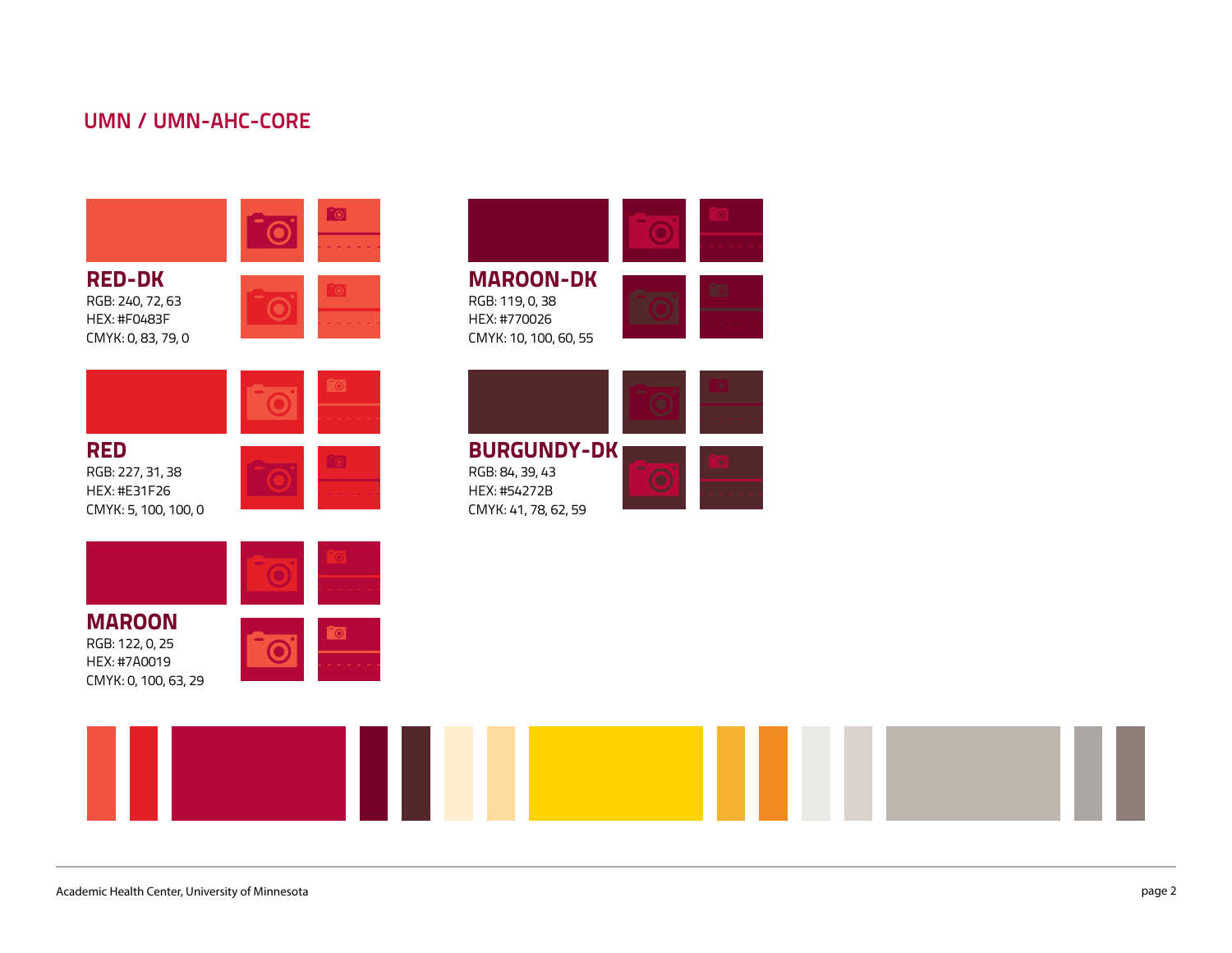## **UMN / UMN-AHC-CORE**

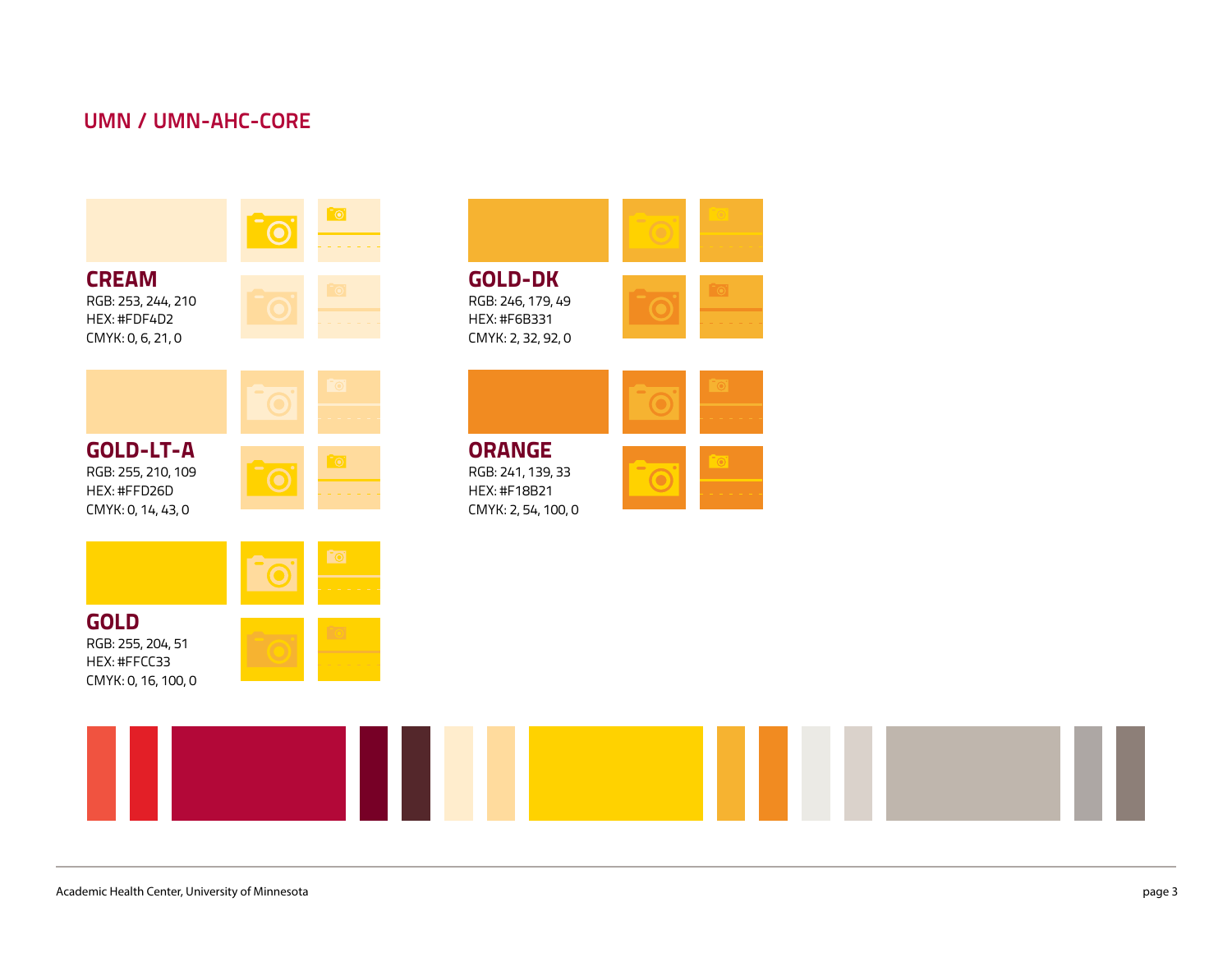# **UMN-AHC-CORE**

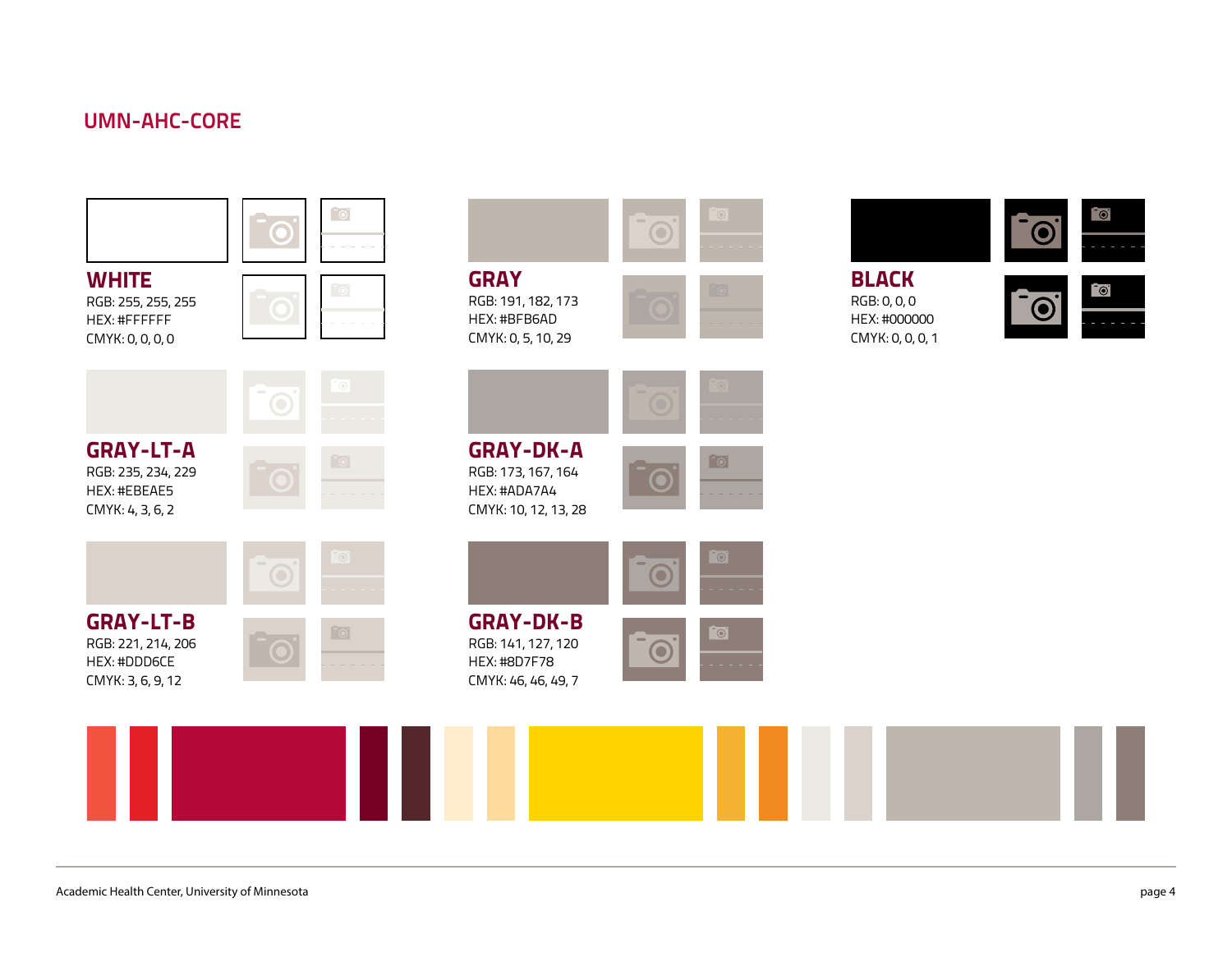## **UMN-SECONDARY**





**GREEN-LT** RGB: 226, 230, 104 HEX: #E2E668 CMYK: 14, 0, 74, 0





 $\bullet$ 

 $\blacksquare$ 

<u>io,</u>

 $\bullet$ 

 $\bullet$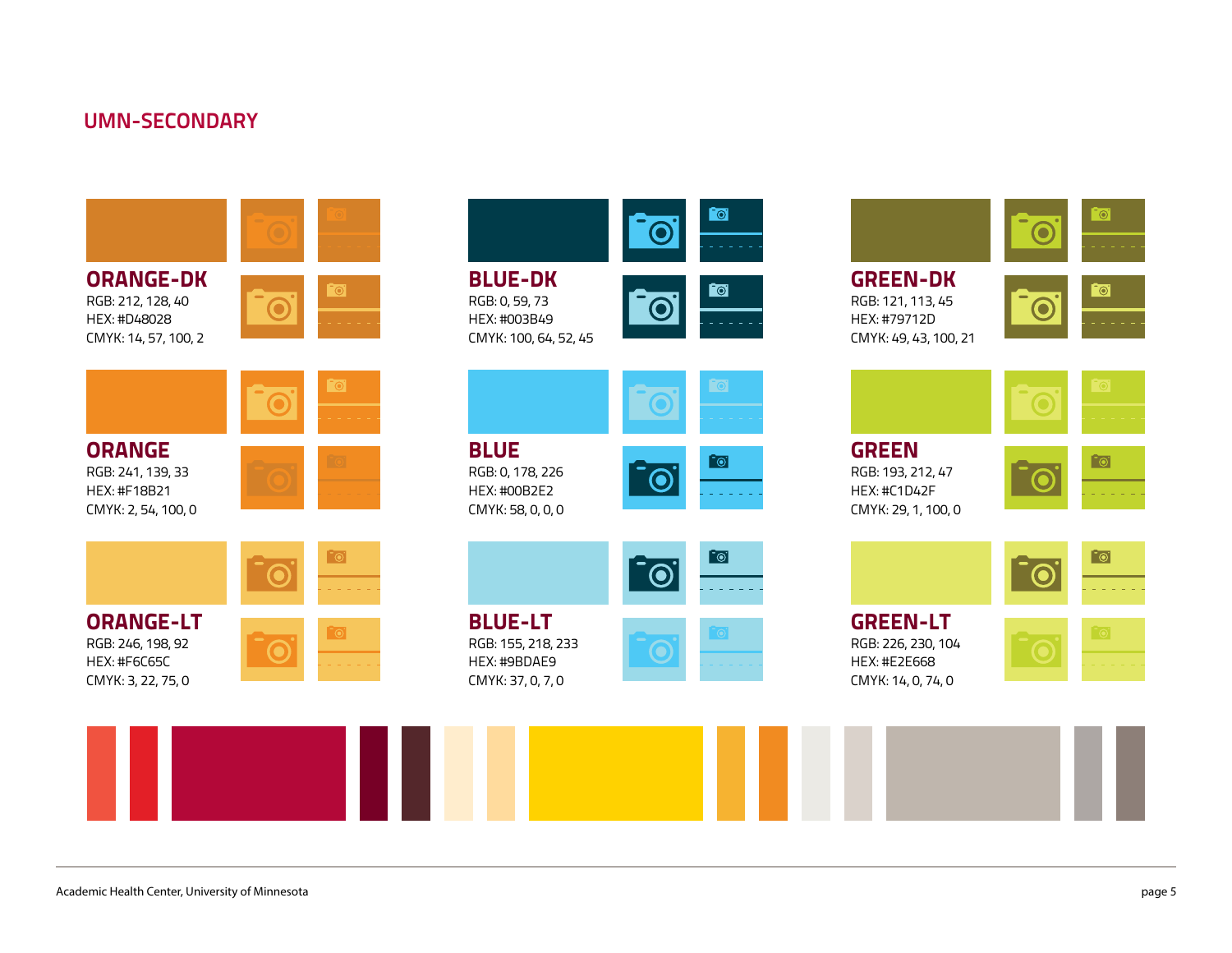## **UMN-SECONDARY**





**KHAKI-LT** RGB: 226, 209, 166 HEX: #E2D1A6 CMYK: 11, 14, 38, 0









 $\bullet$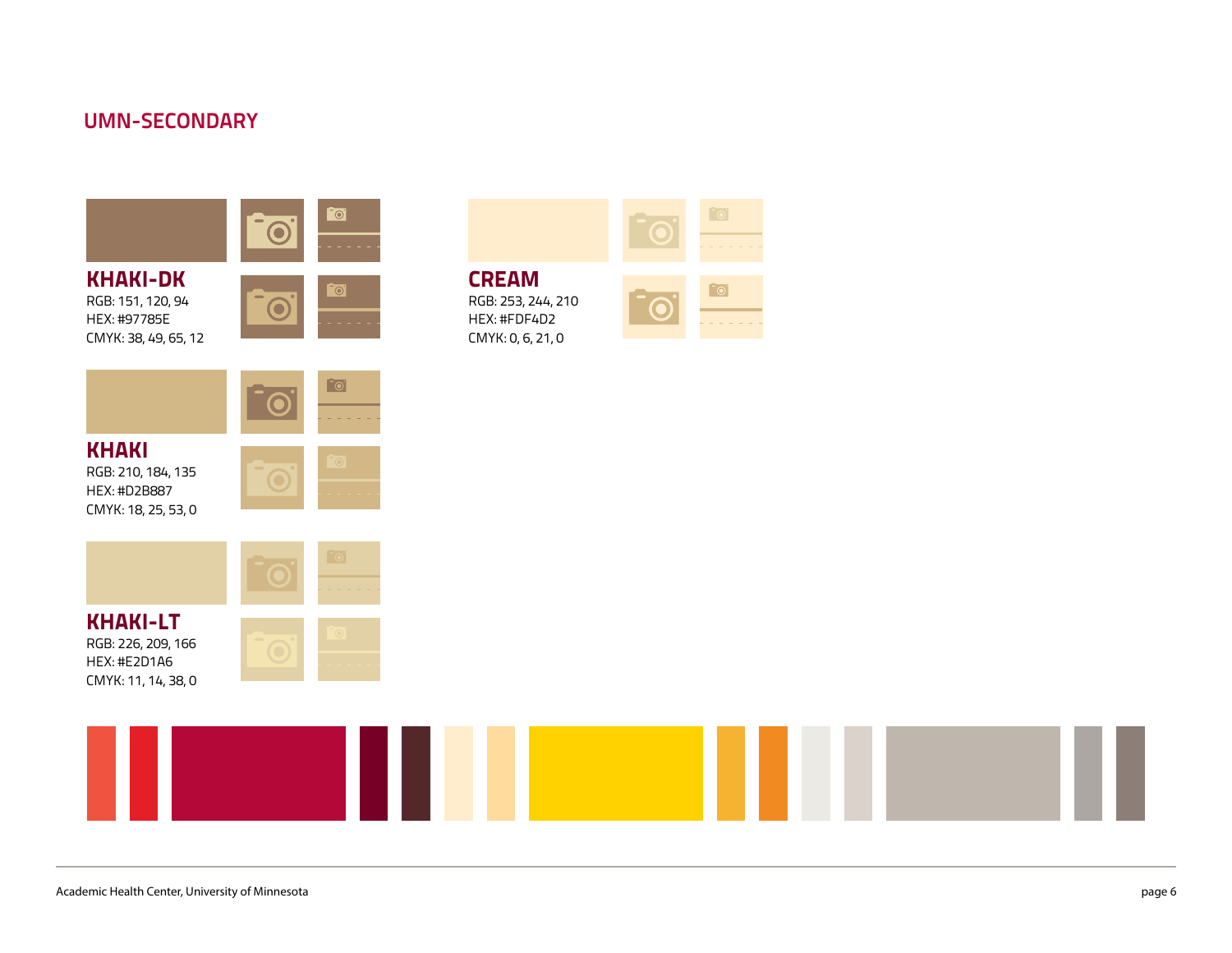



**GREEN** RGB: 119, 189, 67 HEX: #77BD43 CMYK: 58, 2, 100, 0





**GREEN-LT** RGB: 176, 210, 53 HEX: #B0D235 CMYK: 36, 0, 100, 0

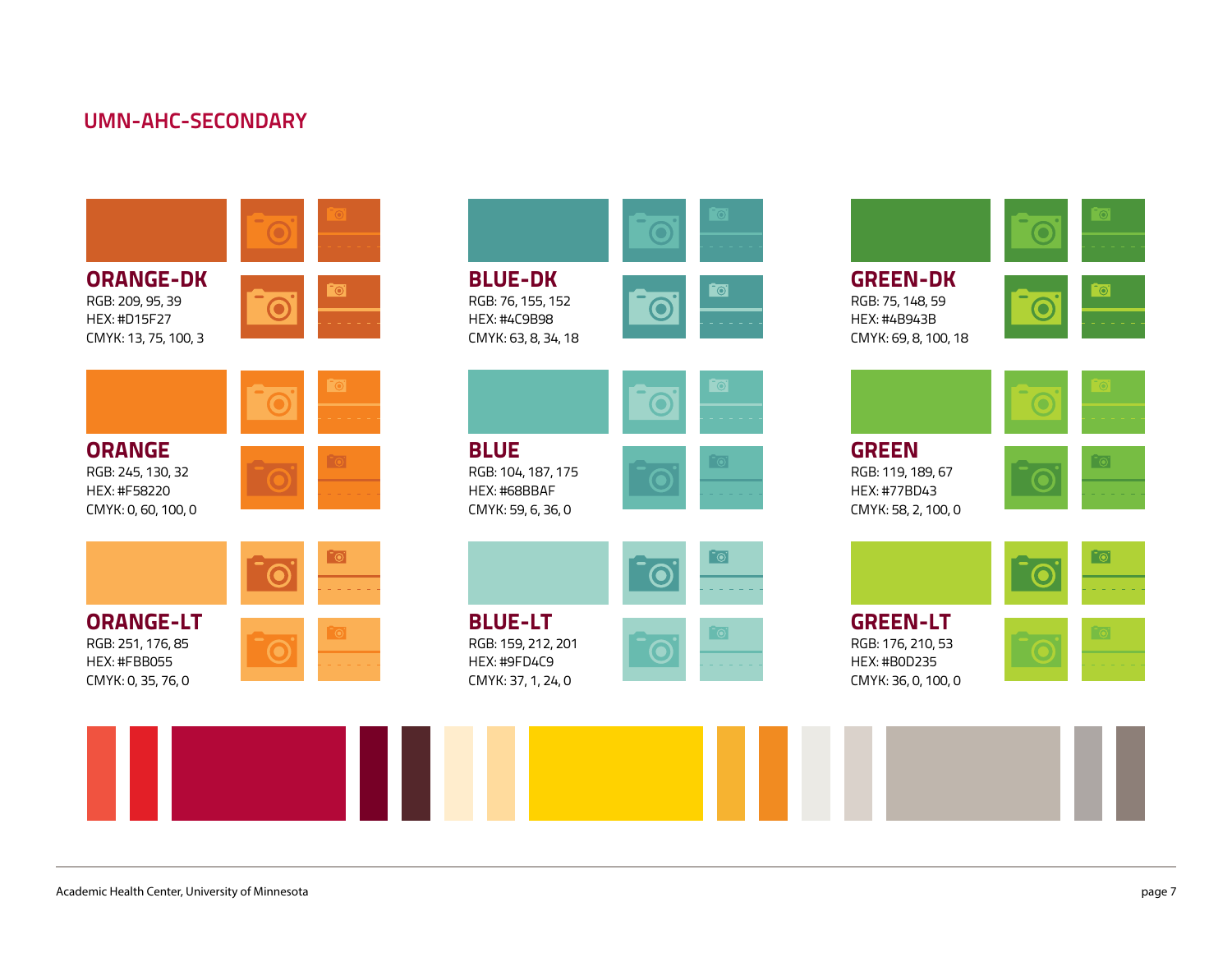



HEX: #005950 CMYK: 100, 41, 67, 33





RGB: 0, 122, 120 CMYK: 92, 37, 58, 3





RGB: 0, 175, 169 CMYK: 86, 1, 41, 0





**OLIVE** RGB: 152, 150, 54 HEX: #989636 CMYK: 43, 31, 100, 5







RGB: 207, 182, 44 HEX: #CFB62C CMYK: 22, 23, 100, 0



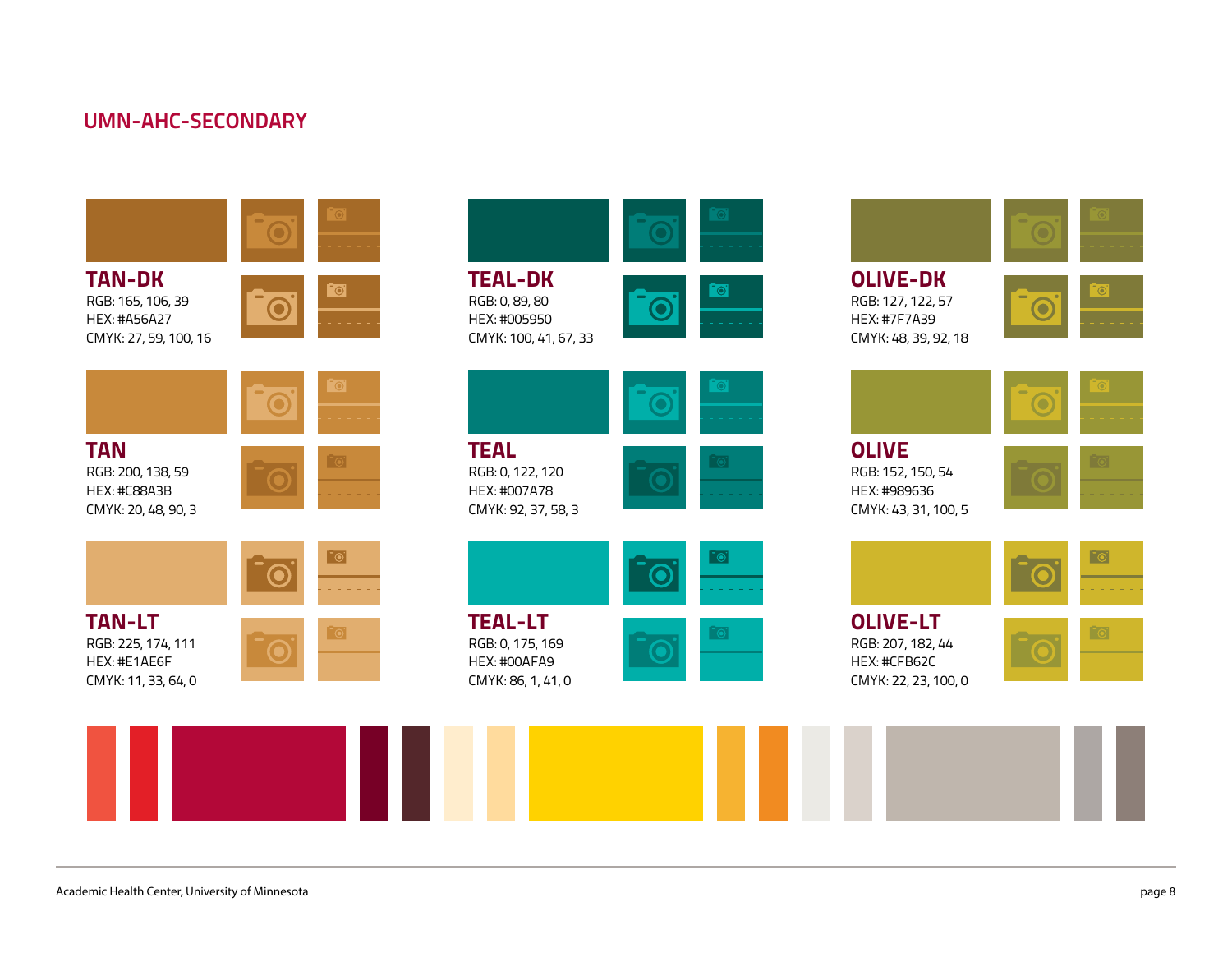$\bullet$ **BLUE-B-DK**  $\blacksquare$ RGB: 0, 79, 88 RGB: 84, 39, 43 HEX: #004F58 HEX: #54272B CMYK: 41, 78, 62, 59 CMYK: 100, 53, 53, 33 <u>්ල </u> **BLUE-B BURGUNDY** RGB: 66, 151, 180 RGB: 123, 64, 57  $(\mathbf{O})$ HEX: #4297B4 HEX: #7B4039 CMYK: 73, 27, 21, 0 CMYK: 36, 76, 71, 36 [ල]  $\odot$ **BURGUNDY-LT BLUE-B-LT** ිම RGB: 112, 183, 203 RGB: 169, 52, 57 HEX: #70B7CB HEX: #A93439 CMYK: 55, 12, 15, 0 CMYK: 24, 92, 78, 17









 $\overline{\bullet}$ 

**GRANITE** RGB: 165, 148, 131 HEX: #A59483 CMYK: 36, 38, 48, 3





**GRANITE-LT** RGB: 199, 185, 172 HEX: #C7B9AC CMYK: 22, 24, 30, 0

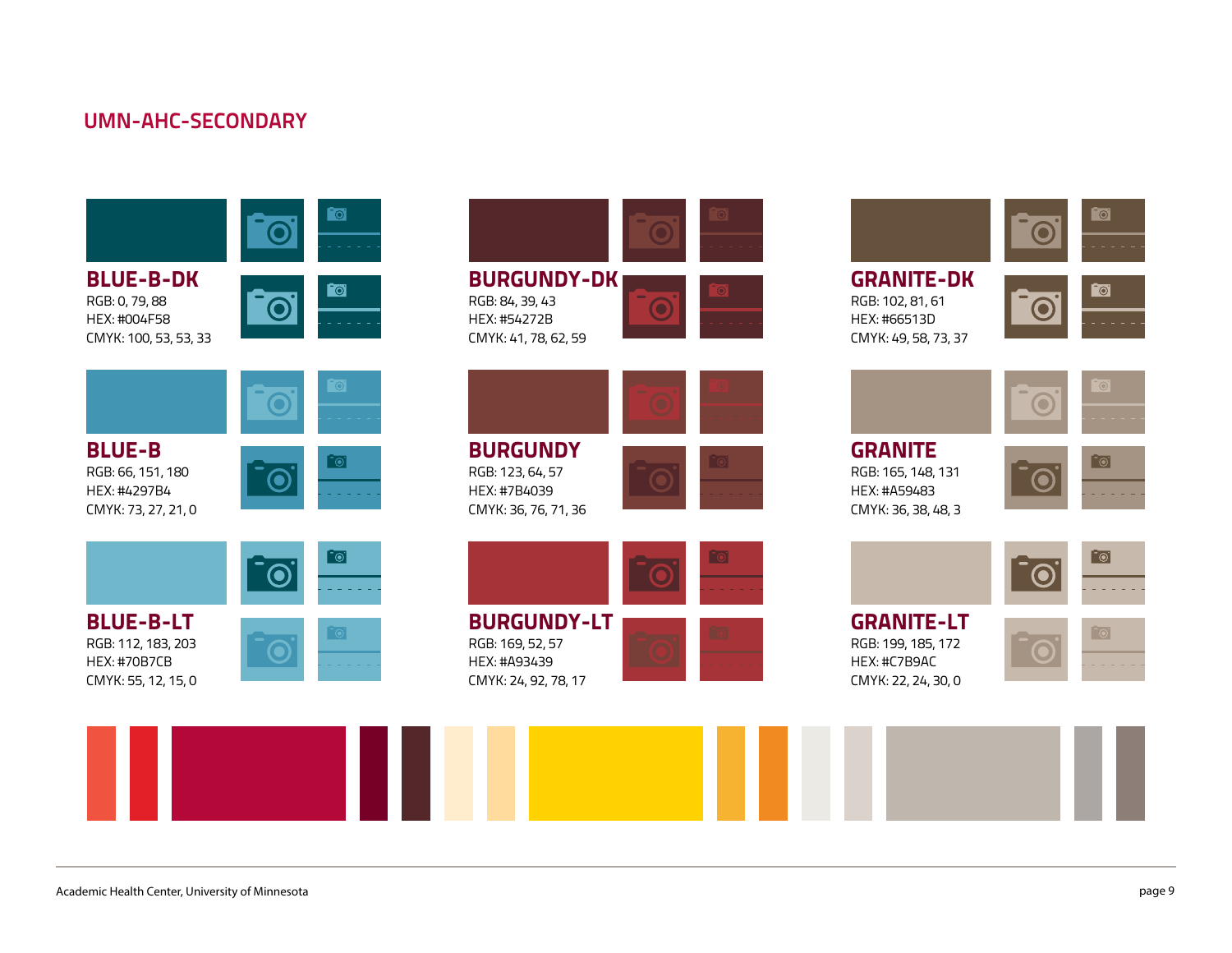$\overline{\circ}$ **SLATE-DK**  $\bullet$ RGB: 64, 92, 88 HEX: #405C58 CMYK: 75, 48, 58, 29 <u>්ල </u> **SLATE** RGB: 96, 120, 117 HEX: #607875 CMYK: 65, 41, 49, 13  $\overline{\bullet}$ 

**SLATE-LT** RGB: 158, 175, 172 HEX: #9EAFAC CMYK: 40, 23, 30, 0





RGB: 172, 195, 126 HEX: #ACC37E CMYK: 36, 10, 63, 0







**BROWN** RGB: 156, 97, 38 HEX: #9C6126 CMYK: 30, 63, 100, 19

CMYK: 26, 59, 100, 4